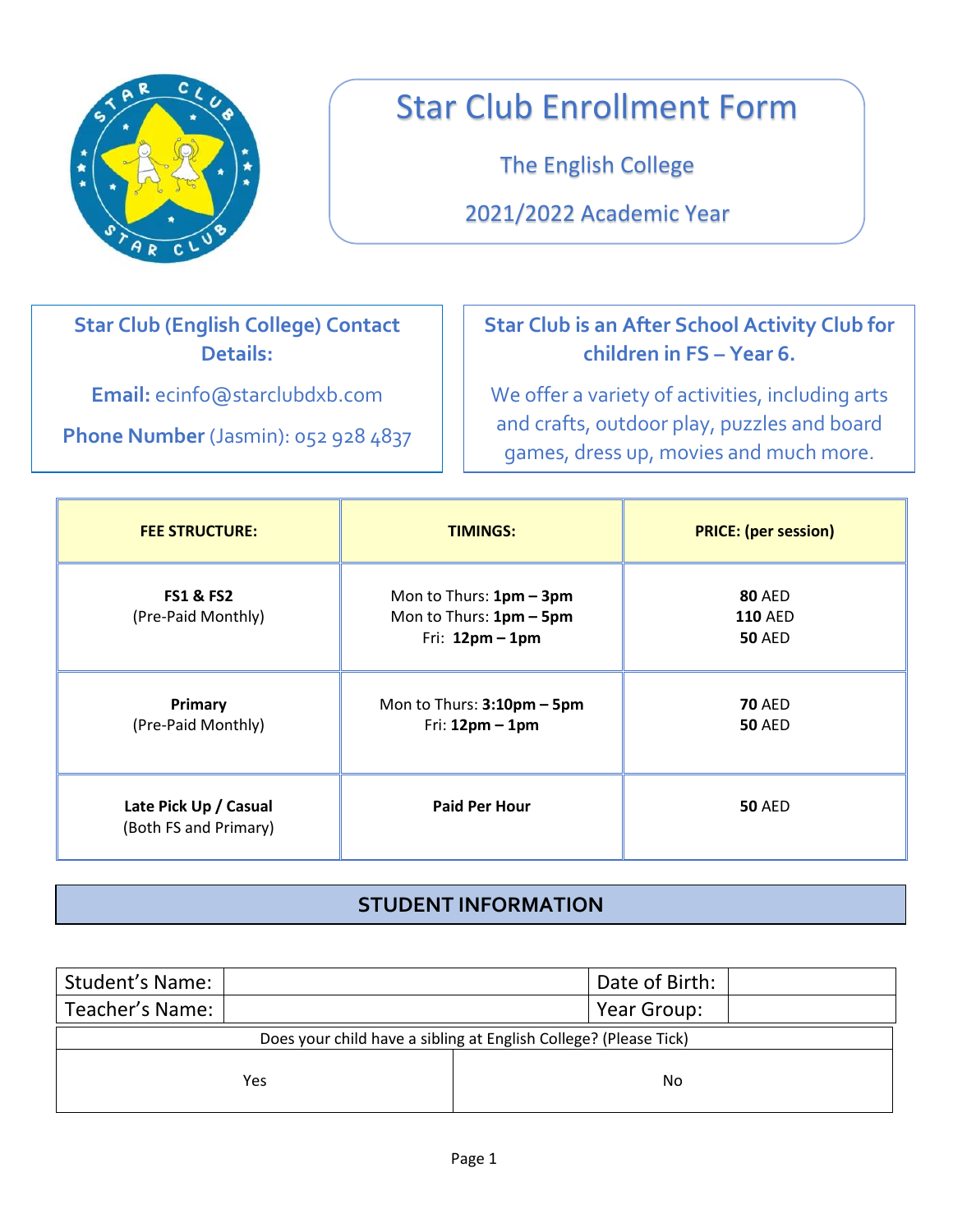#### **PLEASE STATE YOUR REQUIRMENTS:**

Using the table below, please write down the time slots that your child will be attending Star Club.

These timings will be used to create your monthly fee. If enrolling multiple children, please fill out a separate form.

|                | FS1            | FS <sub>2</sub> | <b>Primary</b> |
|----------------|----------------|-----------------|----------------|
| <b>Monday</b>  |                |                 |                |
| <b>Tuesday</b> |                |                 |                |
| Wednesday      |                |                 |                |
| Thursday       |                |                 |                |
| Friday         | *closed at 2pm | *closed at 2pm  | *closed at 2pm |

| <b>STUDENT'S HEALTH INFORMATION:</b>                              |     |  |      |     |  |
|-------------------------------------------------------------------|-----|--|------|-----|--|
| Does your child have any allergies?                               | YES |  | NO.  |     |  |
| Are there any health issues we need to be aware of?               |     |  | YES. | NO. |  |
| If any of the above are circled yes, please give further details: |     |  |      |     |  |
|                                                                   |     |  |      |     |  |

#### **TERMS AND CONDITIONS:**

**\* Late Collections (After the club has closed) -** You must call to advise us if you will be later than closing time. A late collection fee of 50dhs per 10 minutes will be charged and will be payable.

\* **Deposits** – AED 500 deposit is required to secure your child's place.

**\* ECA's—** If your child is attending an ECA before coming to Star Club our full rate will still apply ( we have to keep your child's place available for the whole session and are unable to fill it)

**\* Invoices—**Will be issued at the start of the month and fees must be settled by the 5th of the month in advance. Failure to pay in a timely manner will result in your child being turned away. Currently, only cash payments are accepted.

**\* Holidays / Cancellations / Changes** - A two week notice period is required by SMS or email.

**\* Sickness -** A refund will not be given if your child is off sick.

\* EXTRA HOLIDAYS GIVEN BY KHDA / circumstances beyond our control – which are not on the normal school calendar will not be refunded. This currently includes households that need to quarantine due to Covid.

**\* Discipline Policy -** In the rare event of unacceptable behavior involving your child whilst in our care, your child's teacher will be notified, and appropriate action will be taken by school / Star Club Team.